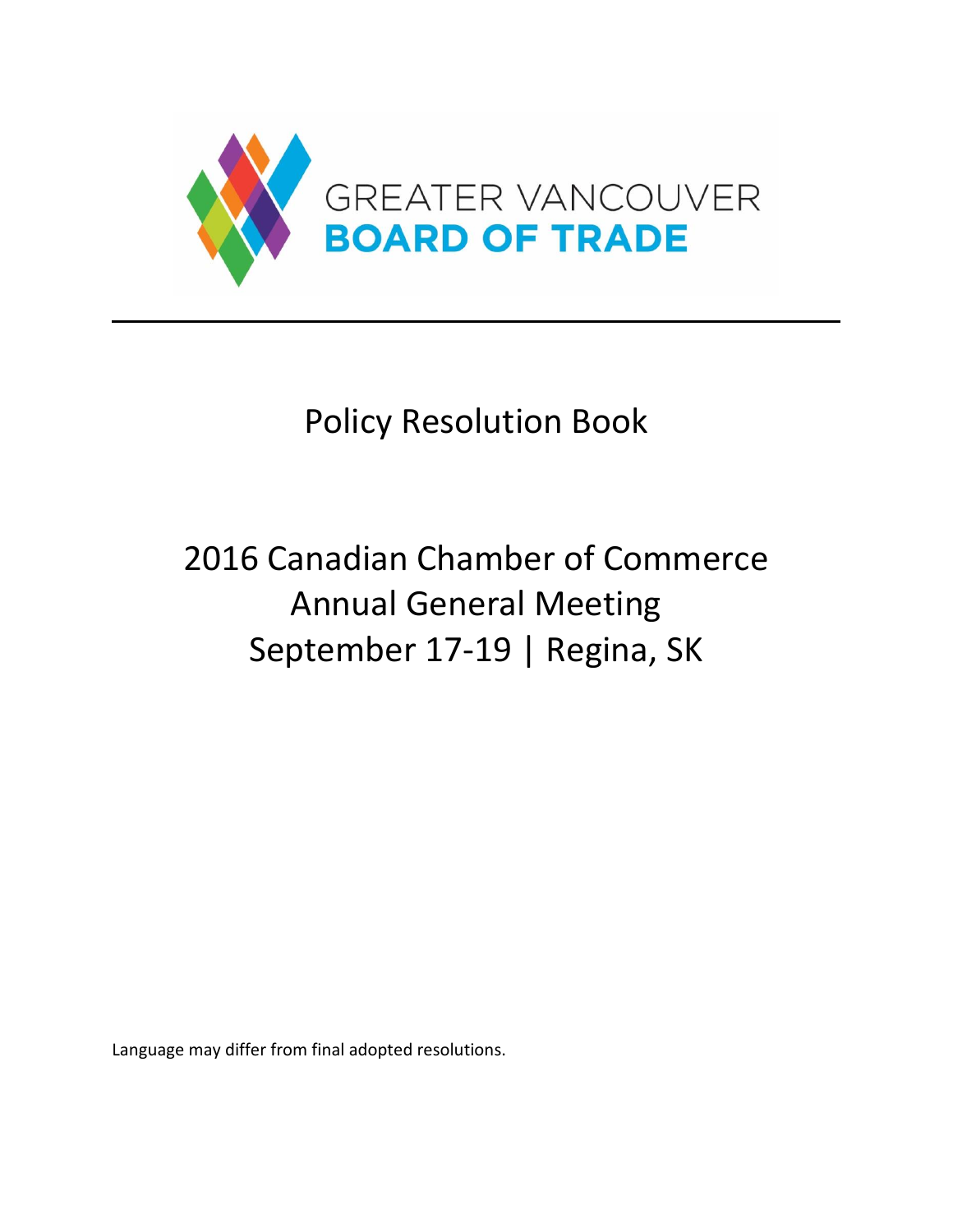# **Credit Card Merchant Fees**

#### **Issue**

Every year, \$44 trillion dollars worth of payments are made in Canada. Only 20% of this value is done with cash, down from 50% in the 1990s. This signals the growing reliance and importance of credit card and debit transactions, not only for consumers, but also for the businesses that rely on these methods to accept payments. However, at \$5 billion per year, the current system has resulted in Canadian merchant businesses paying some of the highest credit card acceptance fees in the world, costs which trickle down to the consumer regardless of their payment method.

## **Background**

Many of the businesses accepting credit card payments for goods and services are unclear on the inner workings of merchant services providers (MSPs). The current system has resulted in many businesses paying higher fees for credit card acceptance than necessary. Businesses are enticed to switch service providers on the premise of lower rates. However, as most businesses are unaware of the actual VISA and MasterCard rates - the actual Merchant Discount Rate (MDR) they are misled to believe that a lower MDR results in savings on their actual credit card transactions. On the contrary, a lower than actual MDR means that the MSP is losing money on every transaction and, thus, has to recoup its losses through the card brand fee and/or nonqualified surcharges, which can vary substantially across different service providers.

The 3 Components to Credit Card processing:

- 1. Merchant Discount Rate (MDR): Interchange plus acquiring bank fees. This is the base rate charged by the provider. Any rate below the rate VISA charges the MSP for processing one of its credit cards causes the MSP to take a loss on the transaction. In order to recoup this loss the MSP thus has to bump up the rates in 2. and 3.
- 2. Card Brand Fee (CBF) 0.10% or more (the actual cost is 0.08% but is rounded up by most MSPs): This fee is used by VISA and MasterCard to advertise their brands, as well as to improve the stability of their networks
- 3. Non-qualified Surcharge (NQS) 0.30% is the average value of this surcharge. However, it can vary greatly depending on the base rate offered by the MSP. Certain MSPs will undercut the Merchant Discount Rate (MDR) and then increase the Non-qualified surcharge (NQS) to make up for the loss they incur. Monies raised through this rate are used by major banks to promote their credit card programs and to pay for benefits received by credit card holders. The rate is also charged on keyed transactions, which are considered higher risk, as well as on all Infinite credit cards (i.e. Avion, Aeroplan, etc.)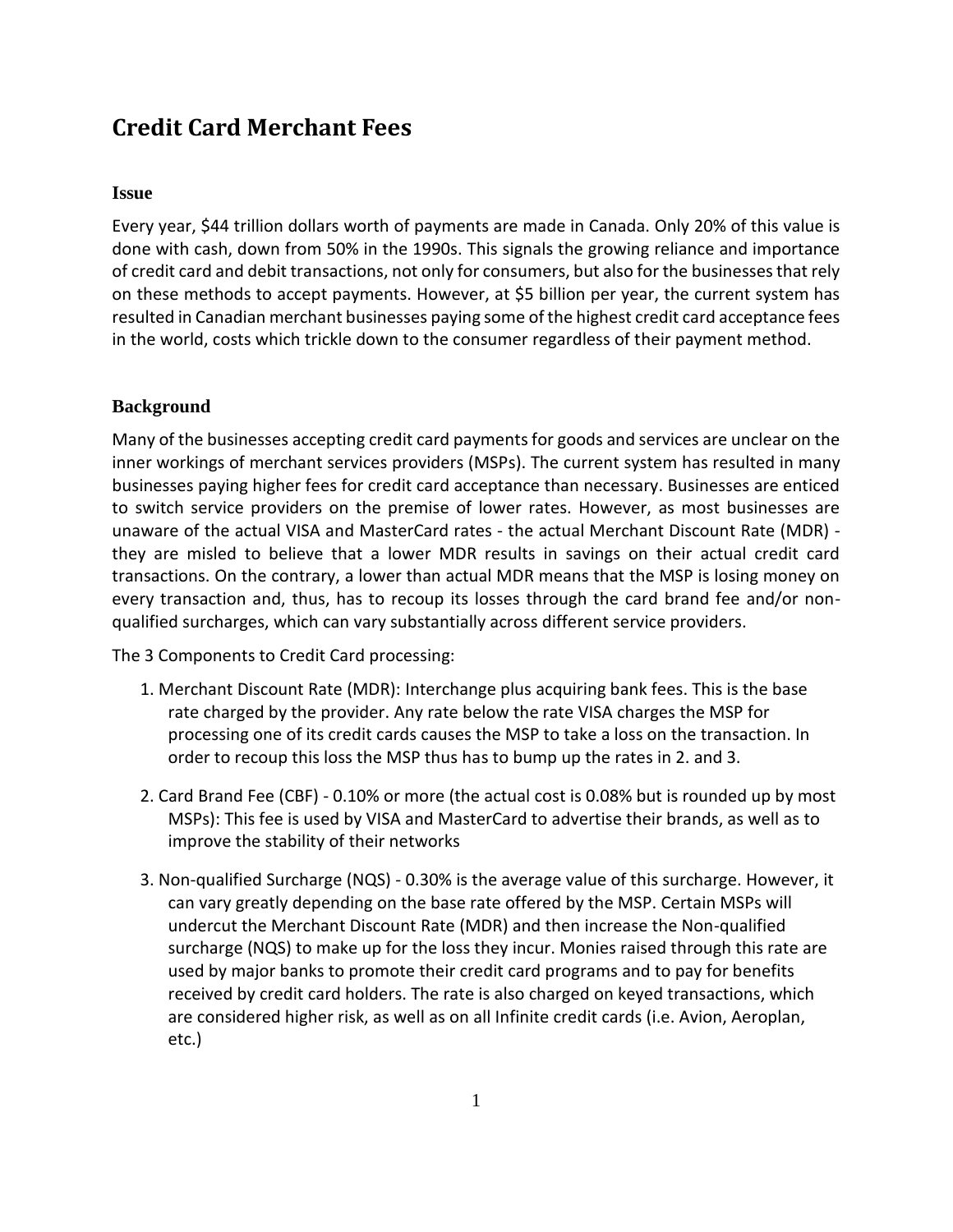In 2010, the federal government introduced a voluntary code of conduct for the credit and debit card industry in Canada aimed at alleviating issues of asymmetric information and flexibility. When this code of conduct is adopted by the MSPs, they are expected to:

- to ensure that merchants are fully aware of the costs associated with the acceptance of credit and debit card payments;
- to provide the merchant with increased pricing flexibility to encourage consumers to choose the lowest-cost payment option (i.e. clearly show all components of the total fees, as most credit card agreements do not allow merchants to use incentives to discourage the use of credit card or premium credit cards); and
- to allow merchants to freely choose which payment options to accept.

However, this remains a voluntary code of conduct and, therefore has been adopted only by a limited number of service providers. Its voluntary nature stands to undermine any real benefits to merchants these policy proposals may have. In a 2013 decision, which dismissed a complaint against two large credit card service providers, finding that they had not violated the Competition Act, the federal Competition Tribunal acknowledged the issues in the country's credit card payment system and called for a regulatory solution. They stated that despite finding that the MSPs had not violated the Competition Act, ""…we note that the Tribunal found that Visa's and MasterCard's conduct is influencing the price of credit card services in Canada upwards and having an adverse effect on competition. At the same time, the Tribunal felt that regulation of the industry would provide a more appropriate solution than any remedy that it could provide."1

Providing merchants with greater flexibility in choosing their MSPs and discriminating against more expensive transactions is seen as an OECD international best practice, a practice currently not allowed in Canada.2

In April 2015, the federal government released *Balancing Oversight and Innovation in the Ways We Pay: a Consultation Paper*, aimed at seeking comments on national retail payment systems. However, there has been no movement on this issue since then, or an indication of the actions the government plans to take post-consultation.

# **Recommendations**

 $\overline{a}$ 

That the federal government:

1. Consult with the banking industry in changing from a voluntary to mandatory code of conduct, as introduced in April 2010 for the credit card and debit card industry in Canada, thereby ensuring that all parties are required to abide by and comply with the existing code's guidelines for greater transparency, disclosure and flexibility

<sup>1</sup> http://www.competitionbureau.gc.ca/eic/site/cb-bc.nsf/eng/03614.html

<sup>2</sup> <http://www.oecd.org/competition/PaymentSystems2012.pdf>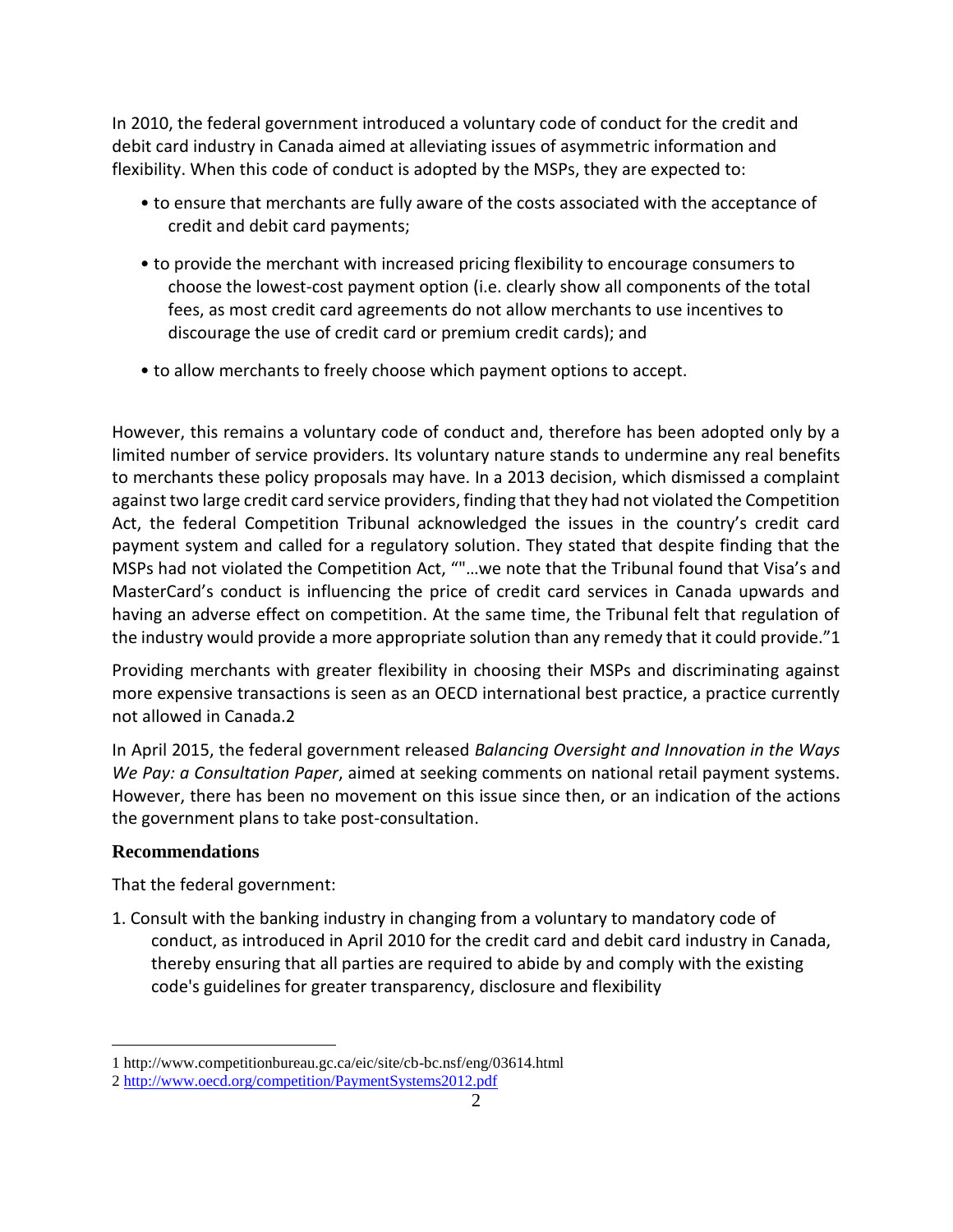- 2. Provide merchants with increased pricing flexibility to encourage consumers to choose the lowest-cost payment option
- 3. Work to better educate merchants on their rights and options to battle any informational asymmetry
- 4. Enact legislation requiring full disclosure by service providers of all costs associated with acceptance of credit and debit payment

## **SUBMITTED BY THE GREATER VANCOUVER BOARD OF TRADE**

#### **Co-sponsored by the Greater Langley Chamber of Commerce**

**THE ECONOMIC POLICY COMMITTEE SUPPORTS THIS RESOLUTION.**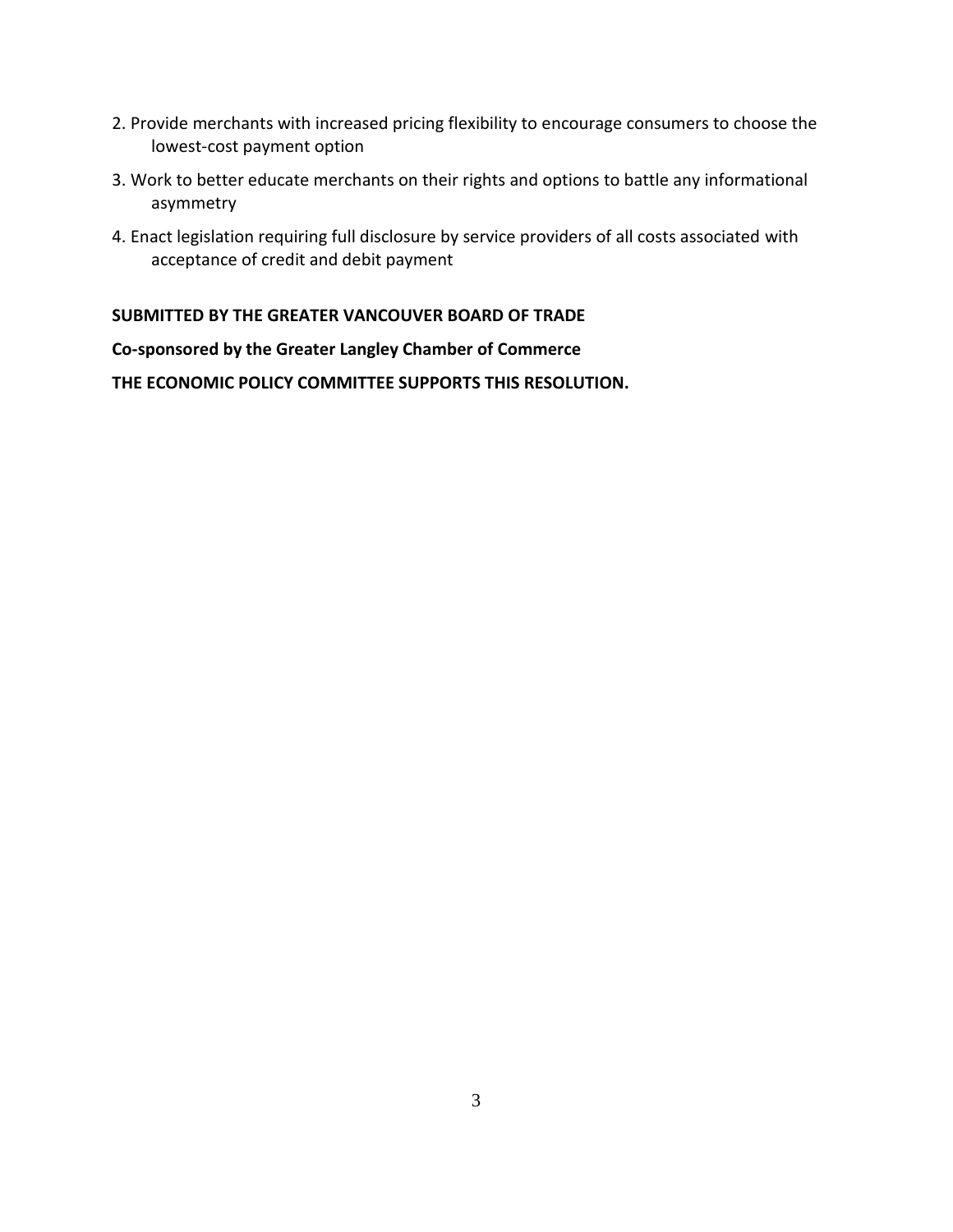# **Incentivizing Integrity: Adoption of a Canadian False Claims Act**

#### **Issue**

Fraud committed against the government within the context of public sector procurement is a serious crime that undermines competitive markets, unduly excludes honest businesses, has significant economic consequences for businesses and the public, and costs taxpayers millions of dollars annually. Despite these consequences, the protections afforded to the Government of Canada under Canadian law are deficient. As the scale and scope of federal spending is set to increase, the federal government should institute a series of reforms, including a more powerful incentive to support whistleblowers, in order to more effectively ferret out fraudulent conduct.

#### **Background**

 $\overline{a}$ 

Governments across Canada spend billions each year providing a variety of public goods and services including health care, defense, transportation, education, infrastructure and other services for businesses, workers, veterans, the elderly and the young. Most of this public sector procurement is conducted through competitive processes. While the overall value of public procurement as a proportion of the Canadian economy is difficult to approximate, we can come to appreciate its scale by studying the activity of the federal department of Public Works and Government Services Canada ("PWGSC"), which provides federal government departments and agencies with procurement services. It is the federal government's central purchasing agent and Canada's largest public purchaser of goods and services. PWGSC's purchases account for more than 85 per cent of the total value of federal government procurement, buying, on average, \$15 billion (CAD) worth of goods and services each year, through approximately 60,000 transactions.3

Hidden among honest providers of these goods and services, however, are individuals and organizations that defraud the government for private gain. Fraud can take many forms, from bid-rigging and kickbacks, to illegal subcontracting, prevailing wage violations, and other schemes that not only defraud the government of taxpayer dollars, but can allow a perpetrator to obtain an unfair competitive advantage over honest competitors when vying for government contracts. Regardless of their design, fraud schemes share two important characteristics; they can be very difficult to identify without critical and salient inside information, and they can be resourceintensive to investigate and prosecute.

The potential for fraud and malfeasance within the context of public procurement is heightened when one considers the ambitious infrastructure spending plan tabled by the Government in the 2016 Federal Budget. Each year over the next decade, the Government has committed to steadily increasing federal infrastructure investment. At full implementation, this will represent an annual additional investment of \$9.5 billion per year. These outlays will almost double federal

<sup>3</sup> Public Works and Government Services Canada's (PWGSC) Report on Plans and Priorities 2016-17. Available online at http://www.tpsgc-pwgsc.gc.ca/rapports-reports/documents/rpp/2016-2017/tpsgc-pwgsc-rpp-2016-2017 eng.pdf.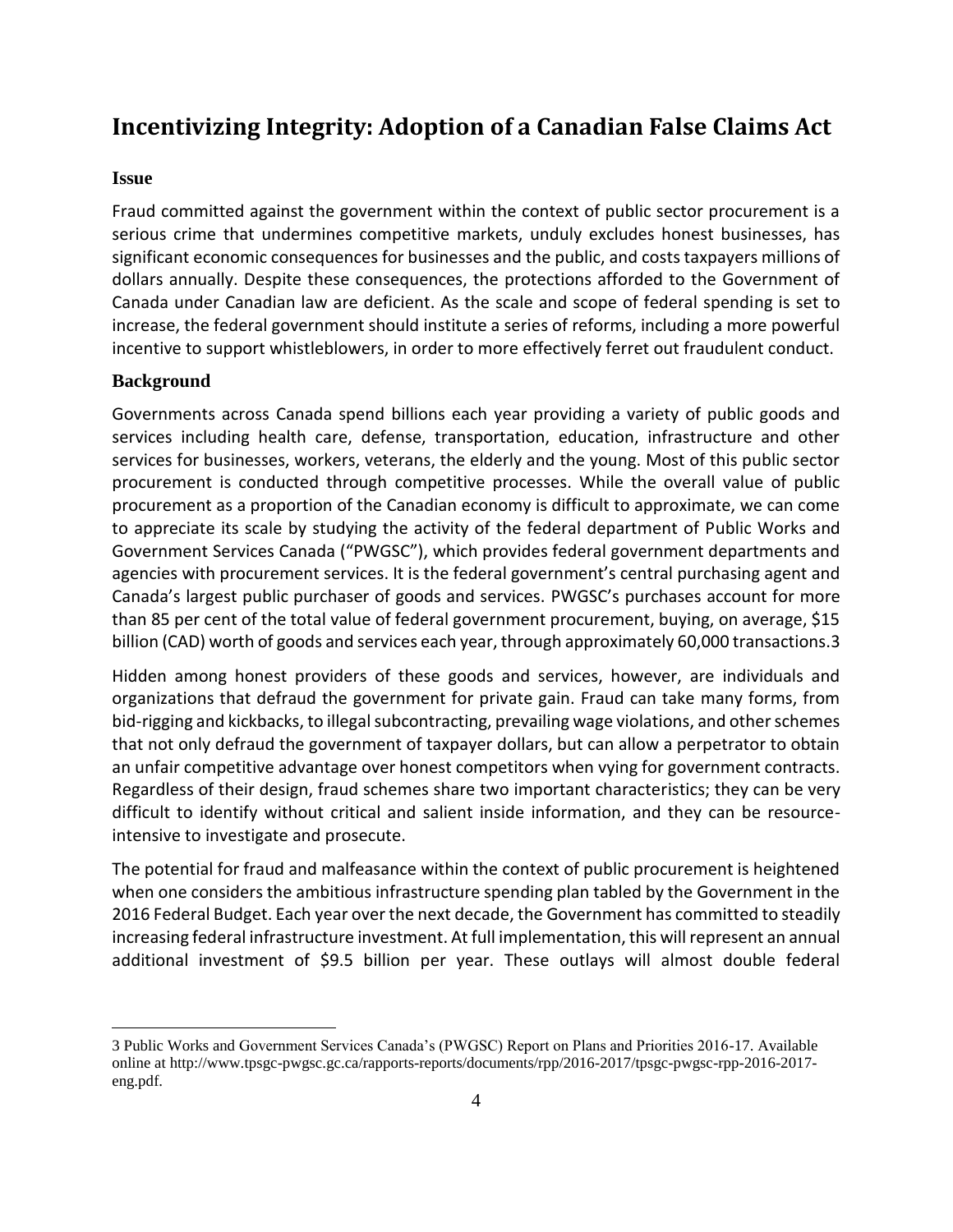infrastructure investment to nearly \$125 billion – from \$65 billion – over ten years, which will be the largest new investment in infrastructure in Canadian history.4

Much of this spending will be directed to the construction industry, an industry we know to be particularly susceptible to bid-rigging and other fraudulent practices.5 In fact, the Competition Bureau of Canada recently conducted a review of bid-rigging matters investigated since 1990. The review indicated that, while hardly the only industry to be active in fraudulent conduct, the highest number of allegations of big-rigging between 1996 and 2009 related specifically to the construction services sector. Approximately 40 per cent of the total number of cases investigated by the Bureau in that period involved the construction industry, a finding that is consistent with the experience of other OECD member states.6

Fiscal stimulus through increased and accelerated infrastructure spending has raised the specter of possible fraud in the past. In 2009, in its Second Report to Canadians on its Economic Action Plan, the federal government indicated that it was accelerating and increasing expenditures on infrastructure, including \$12 billion (CAD) in new stimulus funding announced in the January 2009 budget.7 At the time, the Commissioner of Competition indicated that "bid-rigging and other fraudulent practices are areas where we reasonably fear we may see an up-tick in activity in view of the likely significant increase in public infrastructure spending."8 More recently, current Commissioner of Competition John Pecman commented on the billions proposed to be spent on infrastructure beginning in 2016, saying "I think it is fair to say that when procurement is done in haste and perhaps the competitive bidding process is done quickly and there is not a lot of care taken, it increases the likelihood of bid-rigging…[K]nowing what we do, that the construction sector and the whole infrastructure sector is susceptible to bid-rigging, it is incumbent on us to prioritize our awareness and work to help deter this type of conduct from happening."9

#### *The False Claims Act (FCA)*

 $\overline{a}$ 

While Canadian law does provides some baseline protections for whistleblowers in both the public and private sectors10, and public procurement agencies do have established steps that they can take to promote more effective competition in public procurement to reduce incidents

http://www.oecd.org/daf/competition/cartels/41765075.pdf

<sup>4</sup> Finance Canada. *Growing the Middle Class*. [Ottawa], 2016. Available online at http://www.budget.gc.ca/2016/docs/plan/budget2016-en.pdf

<sup>5</sup> OECD Policy Roundtables: Construction Industry 2008. Available online at

<sup>6</sup> OECD Policy Roundtables: Collusion and Corruption in Public Procurement 2010. Available online at http://www.oecd.org/competition/cartels/46235884.pdf.

<sup>7</sup> Canada's Economic Action Plan: Budget 2009. Available online at http://www.budget.gc.ca/2009/pdf/budgetplanbugetaire-eng.pdf.

<sup>8</sup> Speaking notes for Melanie L. Aitken, Commissioner of Competition to the Northwinds Professional Institute 2009 Competitive Law and Policy Forum. Available online at http://www.bureaudelaconcurrence.gc.ca/eic/site/cbbc.nsf/eng/02994.html at pg. 5.

<sup>9</sup> Bill Curry, "Competition Bureau warns of bid-rigging as Ottawa set to spend on infrastructure," *The Globe and Mail*, May 29, 2016. Available online at http://www.theglobeandmail.com/news/politics/competition-bureau-warnsof-fraud-as-ottawa-set-to-spend-on-infrastructure/article30200239/.

<sup>10</sup> E.g. Sec. 425.1 of the Federal Criminal Code, Sec. 52 of the Competition Act, and the Public Servants Disclosure Protection Act of 2006.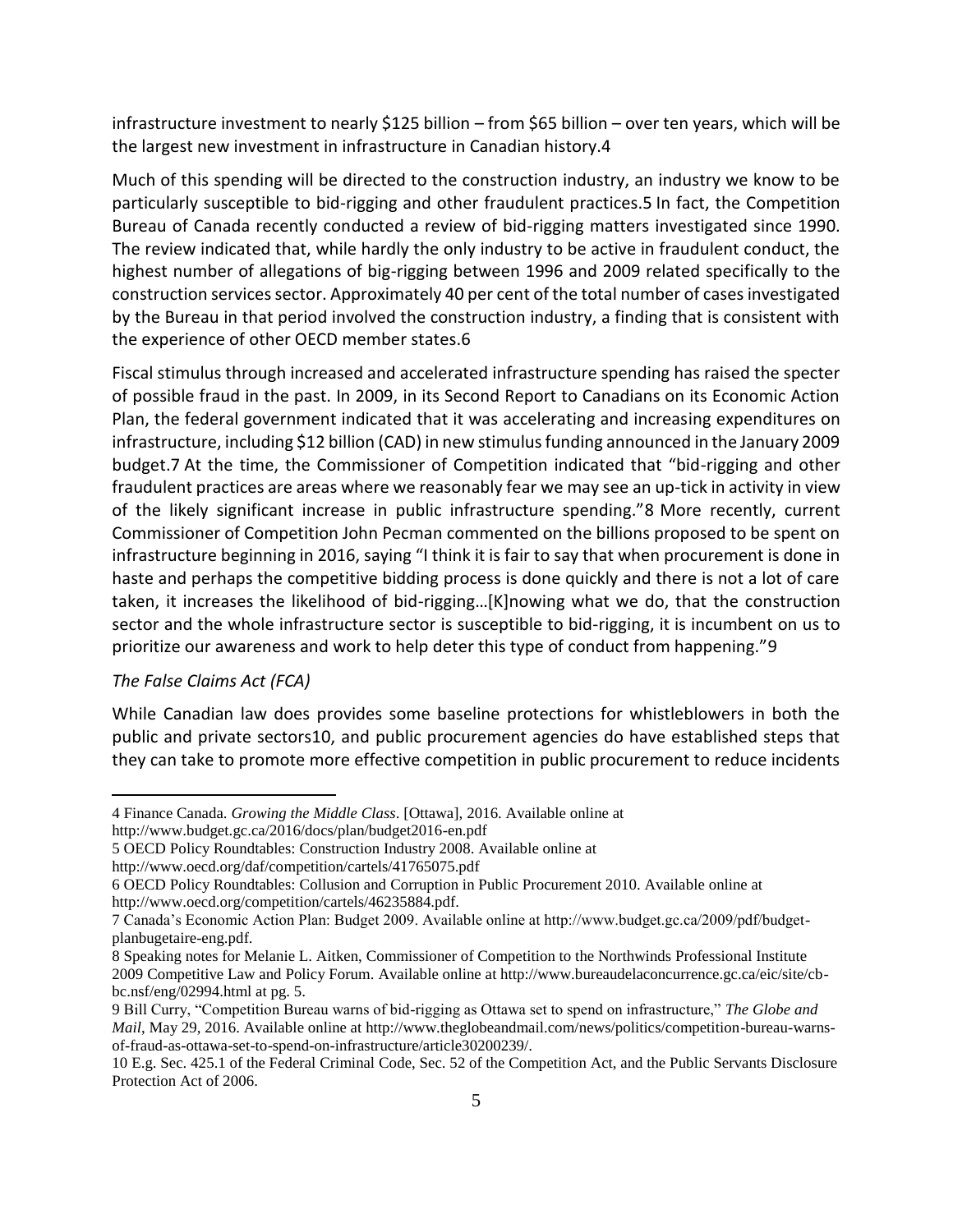of fraud or malfeasance, the overall basket of protections under existing statutes afforded to the Canadian government, and ultimately the taxpayer, is woefully inadequate.

One of the most effective tools against such fraud currently missing from Canada's enforcement basket is what is known as the *False Claims Act,* a statutory scheme prevalent in the United States that provides a meaningful incentive structure for whistleblowers to bring credible information forward to government in order to facilitate the investigation of such crimes and the recovery of lost proceeds. Individuals and organizations committing fraud can be assessed with treble damages and whistleblowers can be awarded out of the proceeds. Taxpayers are made whole, crime is deterred, and integrity is incentivized.

The principle of the law is straightforward: any citizen who finds the existence of fraud against the government may initiate and sustain a recovery proceeding against the perpetrator of the fraud in the government's name. The citizen-informer (known as a *relator*) can then expect to receive in return a portion of the sum recovered by the state if successful (between 15% and 30%). The private right of action that the *relator* is entitled to, known as a *qui tam*, or whistleblower, provision, is what makes this approach so effective, providing an innovative and powerful legal avenue that allows the government to leverage the power of the public to detect and punish fraud against the state and recover money embezzled by dishonest companies and individuals.

By any measure, the U.S. False Claims Act11 has been the most effective legal tool in combating fraud against the public purse. Prior to 1986 (when amendments were made to the U.S. law to strengthen its qui tam provisions), the U.S. Department of Justice recovered less than \$50 million (USD) a year under the False Claims Act. In the 10 years following 1986, the Justice Department recovered \$1 billion. In 2015 alone, they recovered more than \$3.5 billion, \$2.8 billion of which came from qui tam suits brought forth by private individuals and companies. The total recoveries in the past six years to the U.S. Treasury are \$26.4 billion. At a time when people question government efficiency and effectiveness, the False Claims Act has a twenty-to-one return in fighting public sector fraud (for every dollar that the federal government spends on FCA enforcement, it recovers \$20 in return). In fact, the legal tool has been so effective that 30 separate U.S. states have followed suit and implemented their own versions of the legislation.

As has been noted, fraud schemes are complex, and the government concludes thousands of contracts each year to purchase goods and services. It does not always have the information it needs to detect collusion and corruption in the allocation and management of these contracts. Moreover, the state does not always have the resources to act on the information it receives, given the volume of cases and the complexity of the schemes. By providing an incentive for whistleblowers to come forward, as well as a pathway for relators to pursue cases unilaterally, the False Claims Act helps to solve both of these problems in an effective and efficient way, and can bolster the enforcement capacity of the federal government without necessarily expanding the federal workforce or devoting additional financial resources for that purpose.

<sup>11</sup> 31 USC 3729-3733.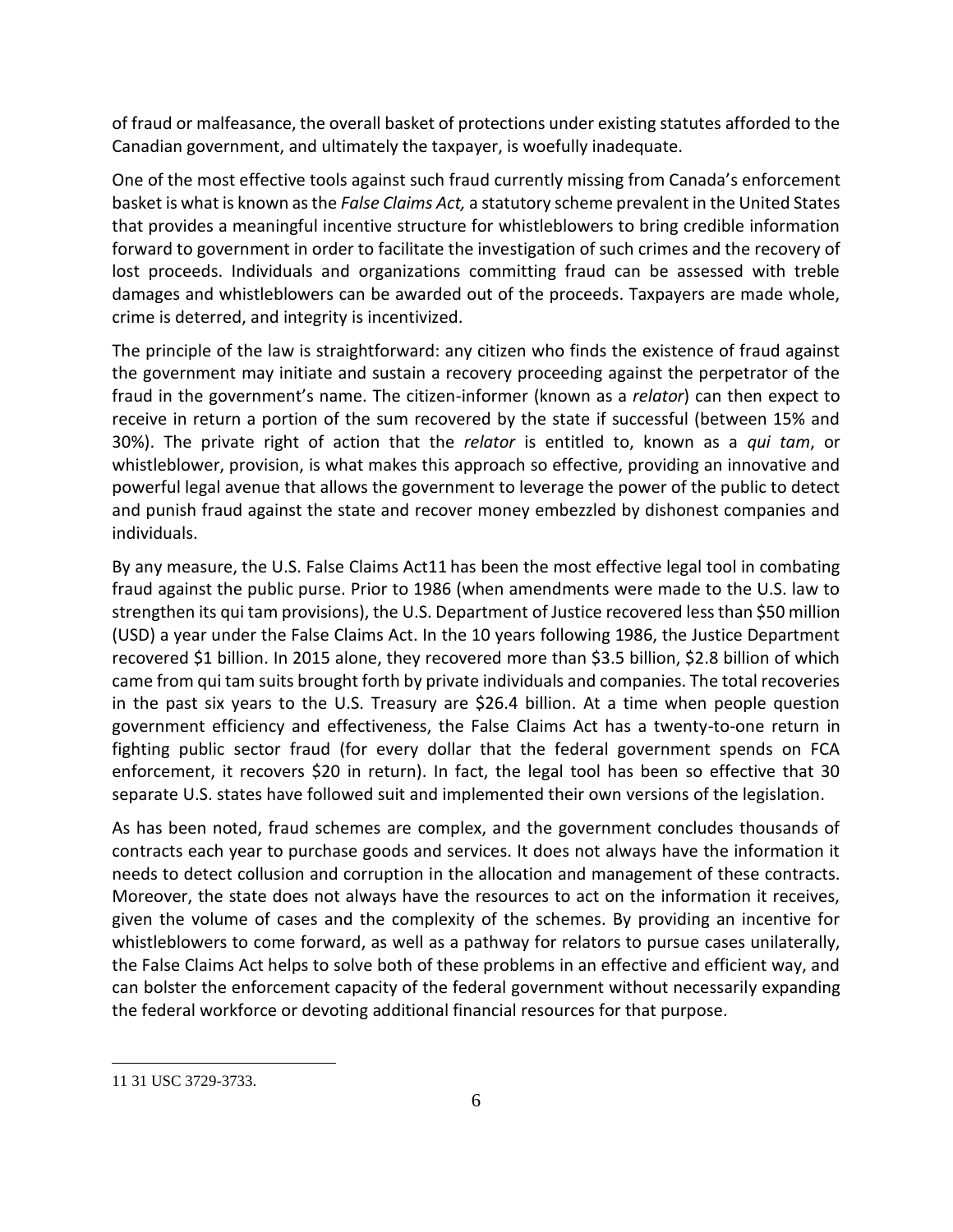It is for these reasons that the final report of the Commission of Inquiry on the Awarding and Management of Public Contracts in the Construction Industry (the Charbonneau Commission) – a Quebec-based commission charged with the task of inquiring into the existence of schemes that entailed activities of collusion and corruption over a 15 year period (1995-2011) in the management of public construction projects, and to examine potential remedial measures to identify, eliminate and prevent collusion and corruption in the awarding and management of public contracts – resoundingly endorsed the adoption of a Canadian False Claims Act. Reflecting on the success and efficacy of both the U.S. federal law, as well as a version of the law effective in New York State, the Commission stated that the FCA ``has proven to be formidably efficient at recovering significant sums on behalf of the public treasury without the necessity of added state resources. We recommend that Government adopt such a law."12

As a legal measure to protect taxpayers and businesses alike, the False Claims Act has proven to be effective. The *qui tam* provisions particular to the U.S. legislation have allowed relators to pursue cases that have resulted in billions of dollars of recoveries that would have otherwise been lost and, even more importantly, has served as an action-forcing mechanism encouraging Government to actively pursue the fraud, waste and abuse of taxpayer dollars. The rate at which federal spending is set to increase, and the haste by which such spending will occur, will invariably increase the likelihood of bid-rigging, collusion and other nefarious behaviour. Therefore, it is incumbent that the Government of Canada instills reasonable taxpayer protections to ensure that public dollars are spent wisely and that the penalty for honesty that companies suffer when competing against businesses willing to break the rules is eliminated.

#### **Recommendations**

 $\overline{a}$ 

That the federal government:

- 1. Adopt a federal *False Claims Act* statute that includes *qui tam* provisions which provide the authority and financial incentive to private individuals to enforce the statute on the government`s behalf.
- 2. Include specific penalties within the statute that deter frivolous and vexatious litigation.
- 3. Encourage Provincial and Territorial Attorneys General to explore the adoption of false claims statutes at the Provincial and Territorial level

#### **SUBMITTED BY THE CALGARY CHAMBER OF COMMERCE**

#### **Co-sponsored by the Greater Vancouver Board of Trade and the Board of Trade of Metropolitan Montreal**

<sup>12</sup> See "Rapport final de la Commission d'enquête sur l'octroi et la gestion des contrats publics dans l'industrie de la construction" pp. 166-172 (November 2015). Available online at

https://www.ceic.gouv.qc.ca/fileadmin/Fichiers\_client/fichiers/Rapport\_final/Rapport\_final\_CEIC\_Integral\_c.pdf.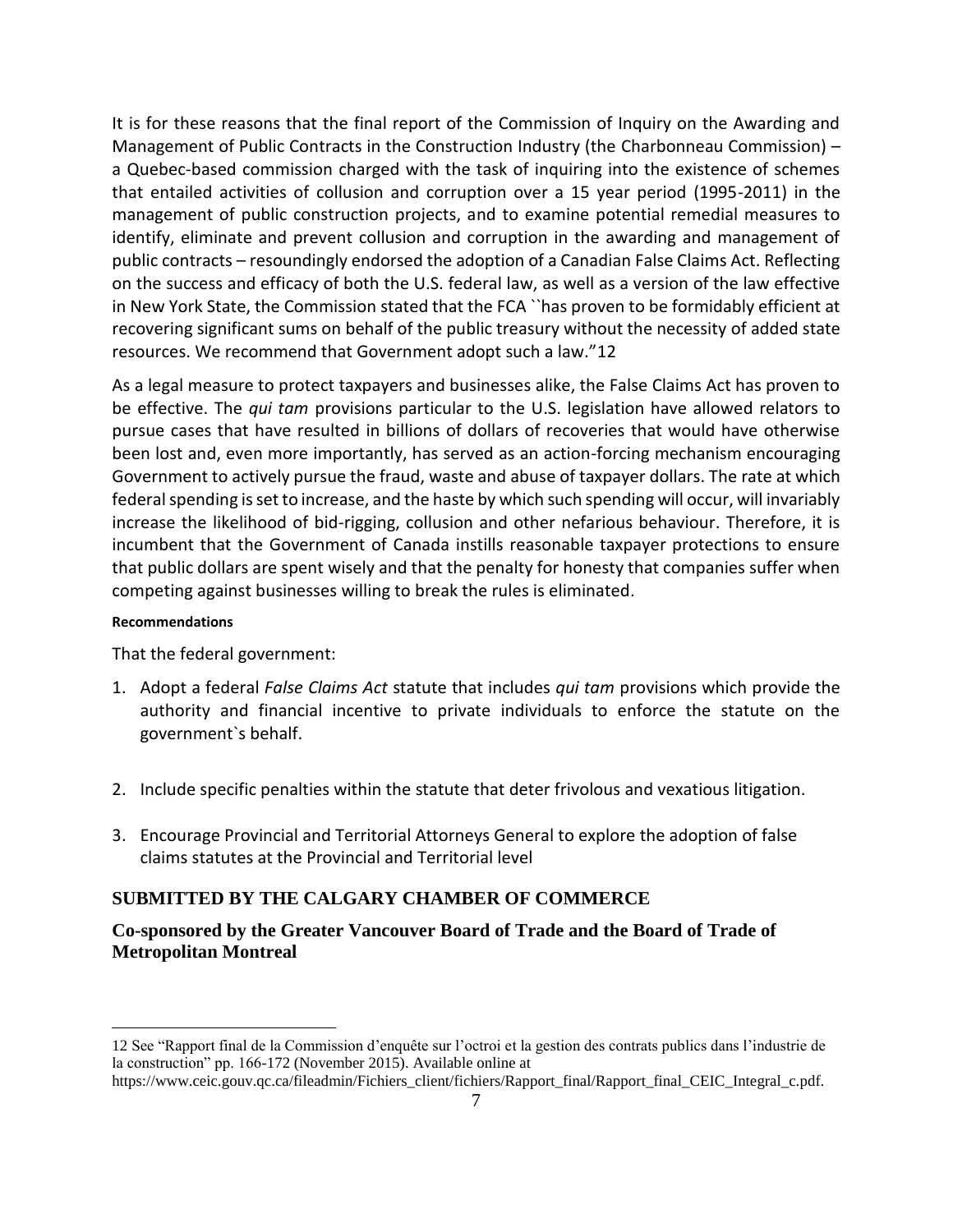# **41. Enhancing Canada's Air Travel Competitiveness**

# **Issue**

Air travel is a crucial economic enabler connecting businesses with opportunities around the globe and across the country. It links visitors with tourism operators and helps international students pursue educational opportunities. It is a major job creator with strong spin offs. It facilitates the movement of people and capital, and ensures that Canadian products, especially high-value and/or time sensitive (i.e. perishable) exports, get to market. However, a lack of competition, barriers to facilitation and a need for greater value from government imposed fees/surcharges have driven up prices for customers - deterring leisure travelers looking to visit Canada, and increasing the cost of conducting both international and inter-provincial business.

# **Background**

 $\overline{a}$ 

In a country like Canada, with low population density, and regional economic diversity, air travel serves as a vital link within a broader national transportation network that includes highways, rail, and sea ways. Canada's economy is very dependent on trade making the facilitation of trade an important issue.

However, the high cost of air travel to, from, and within Canada is significantly hampering our global competitiveness, and stunting aviation as a key economic enabler. A lack of competition, barriers to facilitation, and high structural costs have driven up prices for customers, whom data shows, are increasingly sensitive to price. Canada's poor price performance in these areas is apparent and not only deters leisure travelers looking to visit Canada, but increases the cost of conducting both international and inter-provincial business, which directly impacts job growth.

Furthermore, as agreements such as Comprehensive Economic and Trade Agreement with the European Union (CETA) and the Trans Pacific Partnership (TPP) advance Canada's integration into world markets, it is essential that a country spanning three oceans positions its transportation sectors to take fully take advantage of new opportunities. Without access to affordable and reliable air travel, relationships are not made, business is not conducted, and the economy does not grow.

The 2016 Canada Transportation Act review report, *Pathways: Connecting Canada's Transportation System to the World* (the CTA Review),13 underscores the importance of transportation, and the long-term significance of developing a competitive air travel industry. Canada has slipped from 8th to 17th in global rankings for International Tourist Arrivals over the past 15 years, underlining the urgency to this issue.

In order to build the confidence of industry stakeholders it is important to have an open and transparent Air Bilateral priority setting process to guide our single air negotiator. The process needs to be more inclusive of key industry stakeholders so that the limited resources get directed in an efficient way according to industry participants.

<sup>13</sup> http://www.tc.gc.ca/eng/ctareview2014/canada-transportation-act-review.html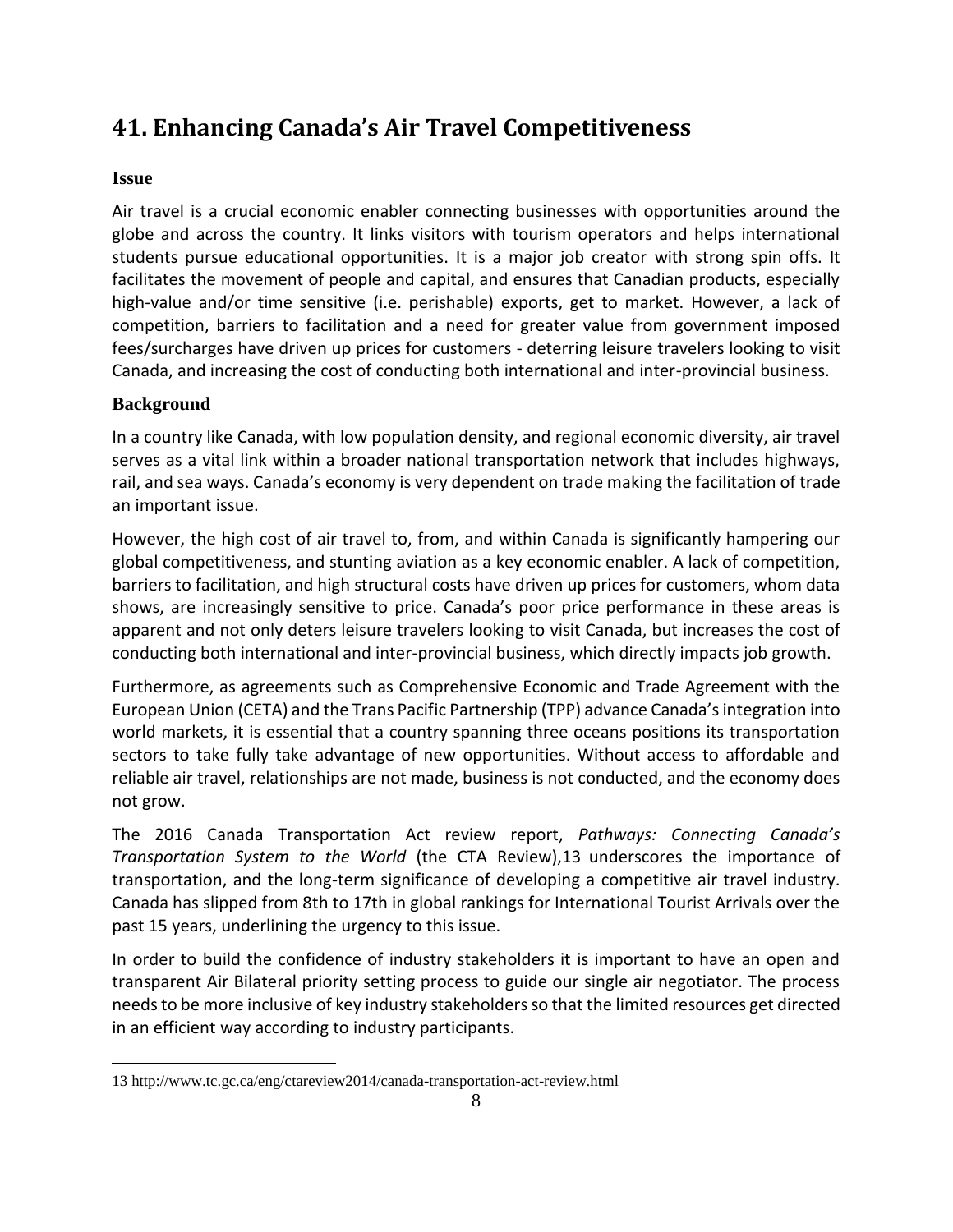There are a number of factors influencing the current condition of Canada's air sector. Therefore, strategies aimed at enhancing the competitiveness of Canadian air travel and strengthening its economic enabling capabilities, must be multifaceted. Primarily, three key areas must be addressed in tandem: competition, facilitation, and value.

#### Competition

Greater competition, particularly for international travel, comes from liberalized bilateral air access agreements. In order for an aircraft to fly between two countries both governments must negotiate bilateral air transport agreements, regulating frequency, capacity, ownership, tariffs and other commercial aspects. Currently, there is an international trend toward more liberal aviation regimes known as 'Open Skies', where bilateral—or in some cases multilateral agreements generally include unlimited capacity between, and beyond the countries involved, and market driven pricing regimes.14

The Canadian government has adopted a Blue Sky policy15 committed to liberalizing air access. Since 2006, of the country's 85 Air Transportation Agreements, about half include more open international air policies. However, many current air access agreements still contain restrictions that significantly limit competition. Mutually beneficial agreements and the liberalization of air access provide an opportunity for increased competition for international travel to-and-from airports around the country. This offers consumers the benefit of greater choice and potentially lower prices.

The benefits of liberalizing Canada's air policy would significantly improve economic opportunities throughout Canada by increasing connectivity of global business. Further liberalized air access agreements would open new international markets, allow more carriers to operate in Canada, and improve price competitiveness of Canada as a destination. It would provide foreign carriers with greater access to the Canadian market, creating jobs on the ground, and provide domestic carriers more opportunities abroad.

However, liberalized air access policies must be perused in conjunction with domestic reforms which allow Canadian carriers and airports to compete in a more-open market. While greater competition will lead to more efficient, market-based outcomes. The process of liberalization should also be mindful of the strategic importance of the domestic industry. Therefore, Canada must also address barriers to facilitation and ensure value for costs placed on travelers and industry.

#### Facilitation

<sup>14</sup> W*hile the term Open Skies is sometimes used interchangeably with more Liberalized Bilateral Agreements, it is important to note that in many cases incremental steps may be taken to prove benefits to Canada. For example, Open Skies agreements may be 'sun-setted' after a period of trial, or they may transition to full Open Skies over a period of time. These steps would serve to protect the parties to the negotiated agreement from unintended consequences.*

<sup>15</sup> https://www.tc.gc.ca/eng/policy/air-bluesky-menu-2989.htm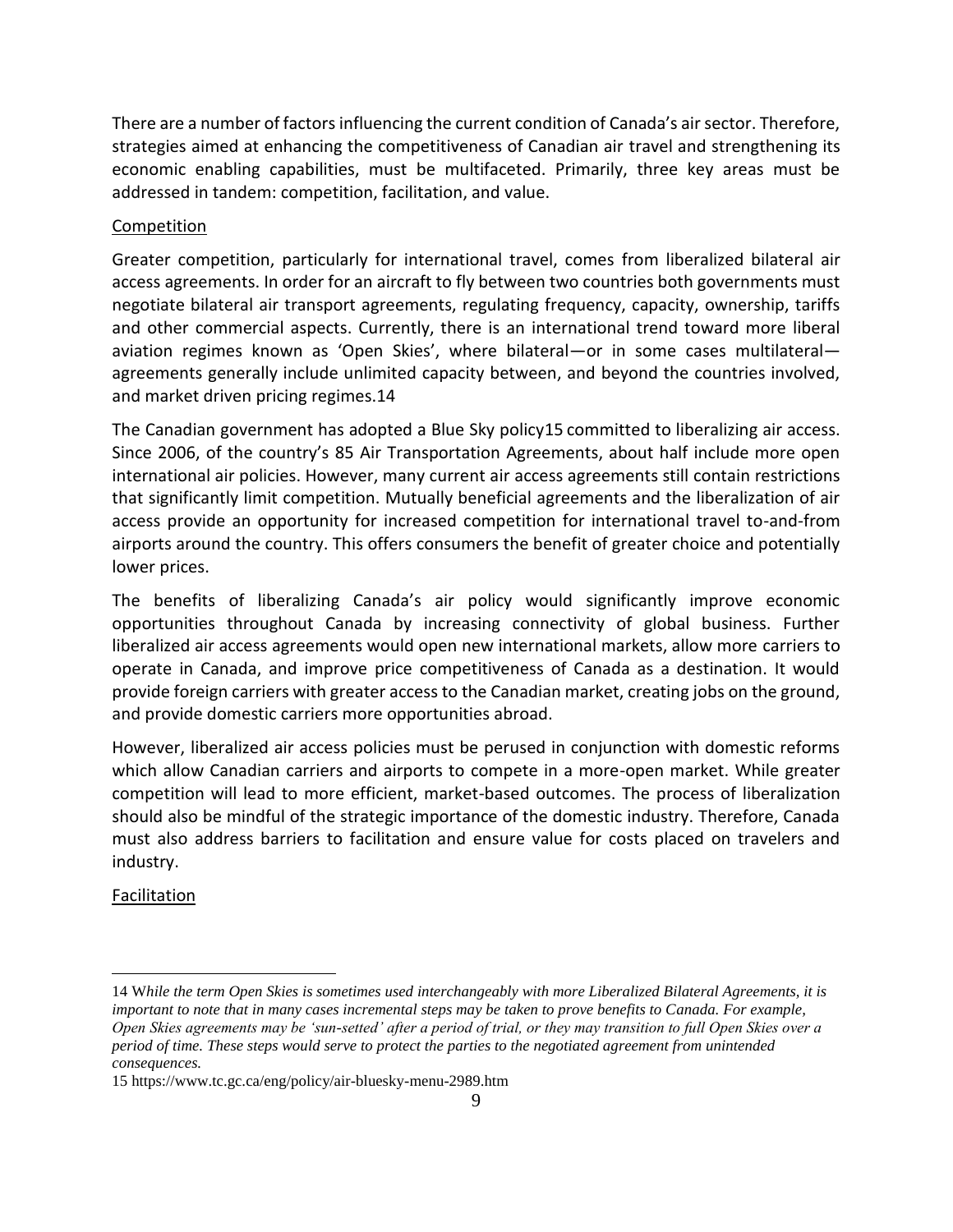Facilitation refers to the movement of people, cargo, and planes through an airport. It encompasses physical, legal, and technological procedures and systems. Enhancing facilitation at Canadian airports improves outcomes for airports, airlines, and customers alike.

Today, significant facilitation barriers are preventing Canadian airports from acting as more viable international hubs. Under-resourced and underequipped security procedures delay passengers and their belongings from entering and leaving airports. Strict visa screening requirements for transiting passengers, who have generally already been vetted by their destination country, prevents first-class airports such as YVR and Pearson from attracting more business. Much like road congestion, these delays and inefficiencies hinder the effectiveness of industry, and slow down the economy.

A robust facilitation strategy can push Canada toward becoming a global hub of passenger aviation traffic—growing volume, lowering costs and providing new opportunities for industry. The CTA review estimates transit facilitation benefits from easing transit visa requirements alone can increase airline volume by 25-50%.

#### Value

Finally, reviewing and ensuring value for already imposed government fees and surcharges on passengers and the industry would further improve Canada's ability to develop a more competitive air travel sector. Canadian air travelers face significantly higher fees and prices compared to their U.S. counterparts. This has historically driven some traveling in-and-out of Canada to use nearby U.S. airports such as Sea-Tac and Buffalo-Niagara International Airport; however the trend has been tempered with the depreciation of the Canadian Dollar relative to the USD. Therefore, it is important to ensure that the industry and consumers are receiving greater direct value for these costs.

The current regime of fees and surcharges has created an environment of "user-pay plus," where users are charged more than the services they are provided. For example, fees such as the Air Travelers Security Charge are taken into general government revenue, rather than directly funding airport security procedures. In other jurisdictions, services such as security are seen as a public good and funded by the broad tax base. Just as highway policing is funded by the general public—as it serves a significant economic and social purpose—so should essential air travel services.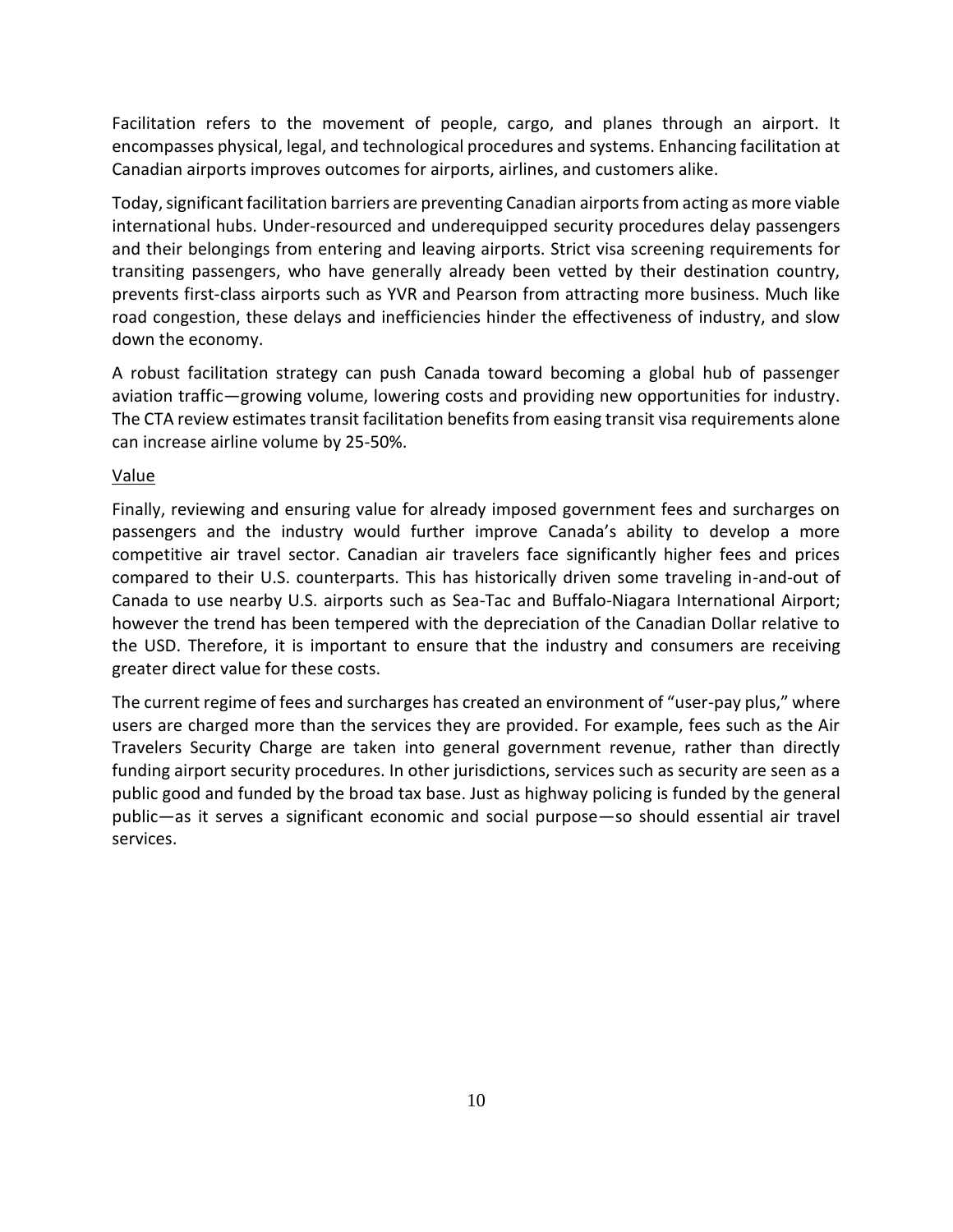| Government revenues from the air sector 2013-14 (M) |                                                            |                                                      |              |
|-----------------------------------------------------|------------------------------------------------------------|------------------------------------------------------|--------------|
| <b>Airport Rent</b>                                 | Air Travellers Security Charge                             | Fuel Tax                                             | <b>Total</b> |
| \$294.4                                             | \$661.9                                                    | \$97.2                                               | \$1,053.5    |
| Government investment in the air sector 2013-14 (M) |                                                            |                                                      |              |
| Airport Capital<br>Assistance Program               | Canadian Air Transport Security<br><b>Authority Budget</b> | Subsidy for 18 TC-<br>owned and operated<br>airports | Total        |
| \$29.8                                              | \$559.1                                                    | \$38.2                                               | \$627.1      |
| Difference (M)                                      |                                                            |                                                      | \$426.4      |

CTA Review (Appendix K, p. 142)

Furthermore, airports pay significant fees to by the governments in the form of Ground Rent. These costs inevitably trickle down to travelers, and raises prices. This is in stark contrast to the United States where the government subsidizes air terminals. While a subsidy may lead to a different sort of market distortion, Canadian air travel still requires more-level a playfield which allows it to compete. High-cost structures lead to higher prices, and risk pushing travelers and revenue to other modes of transport, or to not travel at all.

There must be a more direct linkage between the use-fees paid by travelers and the services they are provided by the public sector. Providing greater value for these fees and surcharges is necessary to build a competitive industry, capable of enabling greater economic activity.

Lastly, in addition to current restrictive bilateral agreements, facilitation, and cost structures, existing ownership limitations prevent foreign investment in the Canadian airline industry. This restriction prevents Canadian carriers from supporting their balance sheet through foreign investment, and makes it extremely difficult for new competitors to enter the market place.

#### **Recommendations**

That the federal government:

1. Pursue mutually beneficial liberalized air access agreements in all bilateral air passenger transport negotiations, and further liberalize existing bilateral air agreements, especially with Free Trade Partners

> a. Conduct periodic reviews of Blue Skies policies to ensure that bilateral access matches demand

> b. Implement 2016 CTA review recommendation of required initial flight frequency with safe and secure partners with progression toward more liberalized air access agreements to provide market certainty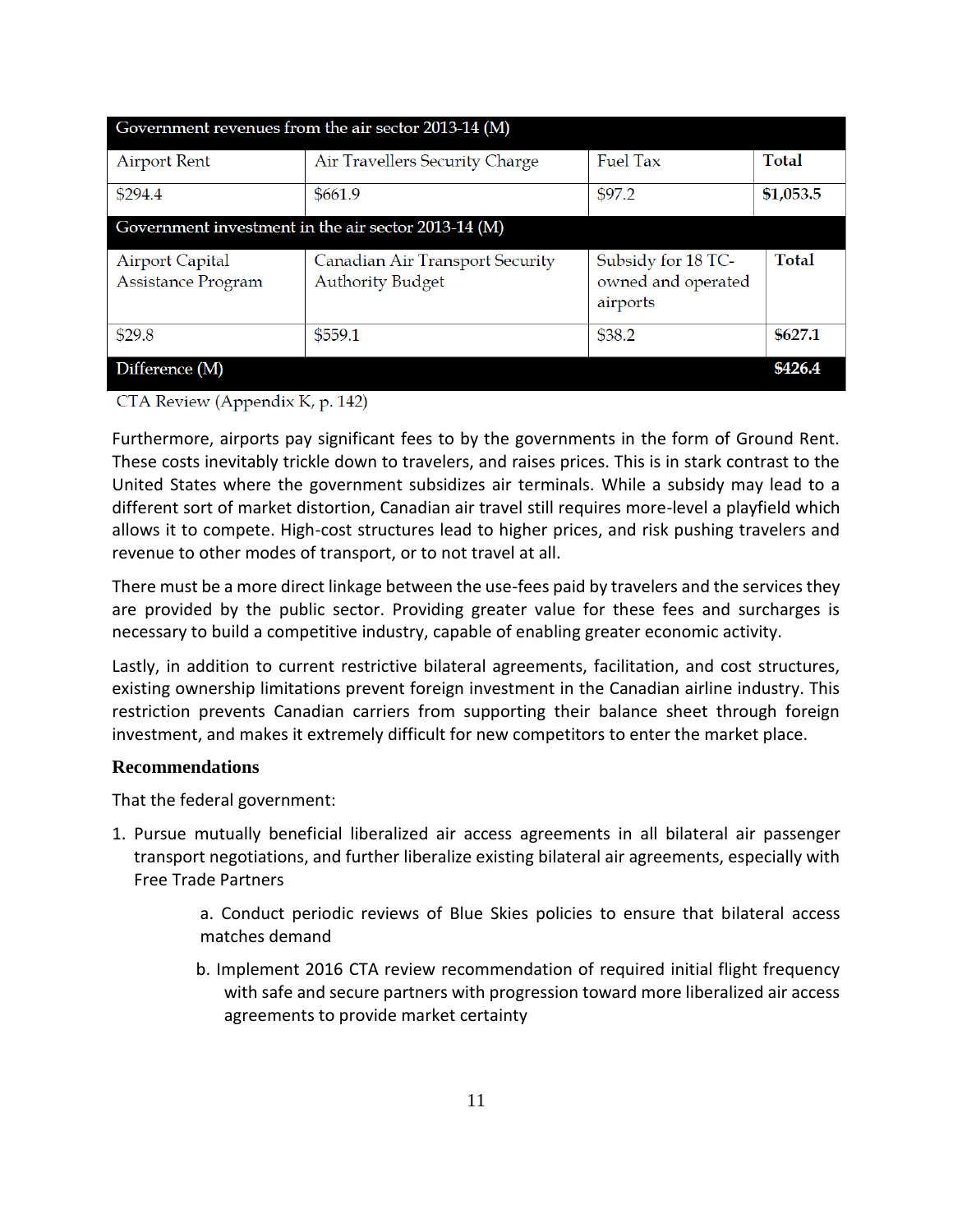- c. Adopt an open and transparent priority-setting process, inclusive of key industry stakeholders, to determine top priorities as they relate to expanding Canadian bilateral air access agreements.
- 2. Facilitate the movement of passengers in, out, and through Canadian airports in order to position the Canadian air sector to better compete internationally by implementing the measures set out in Recommendation 6 of the CTA Review*,* notably:
	- a. Allowing transit without visa for citizens of all but those from a limited list of highrisk countries at all Canadian airports;
	- b. Harmonizing immigration and trusted traveller programs with the U.S. and other trusted jurisdictions; and
	- c. Streamlining visa processing for all visitors to Canada, including expanding the use of the Electronic Travel Authorization instead of visas for low risk travellers.
- 3. Develop a high level and overarching national aviation hub and travel strategy, to improve airports' cost competitiveness, and thereby enhance Canada's competitiveness, by:
	- a. Examining already imposed government fees and surcharges to ensure value for travelers and industry;
	- b. Allowing airports to operate Arrivals Duty Free to enhance non-aeronautical revenues; and
	- c. Increasing funding, and expanding eligibility, for the Airports Capital Assistance Program in order to support safe and efficient local and regional airports and a healthy and connected national air system.
- 4. Overhaul the regulatory, financing and delivery models for airport security, as set out in CTA Review Recommendation 8, including:

a. Establishing a customer service mandate and performance standards comparable to competing jurisdictions; and

b. Ensuring the provision of stable and predictable funding that meets the needs of both increasing passenger volumes and evolving security risks.

5. Increase the foreign ownership investment limit for Canadian passenger carriers to 49 per cent on a bilateral basis, with an initial emphasis on the European Union and the United States.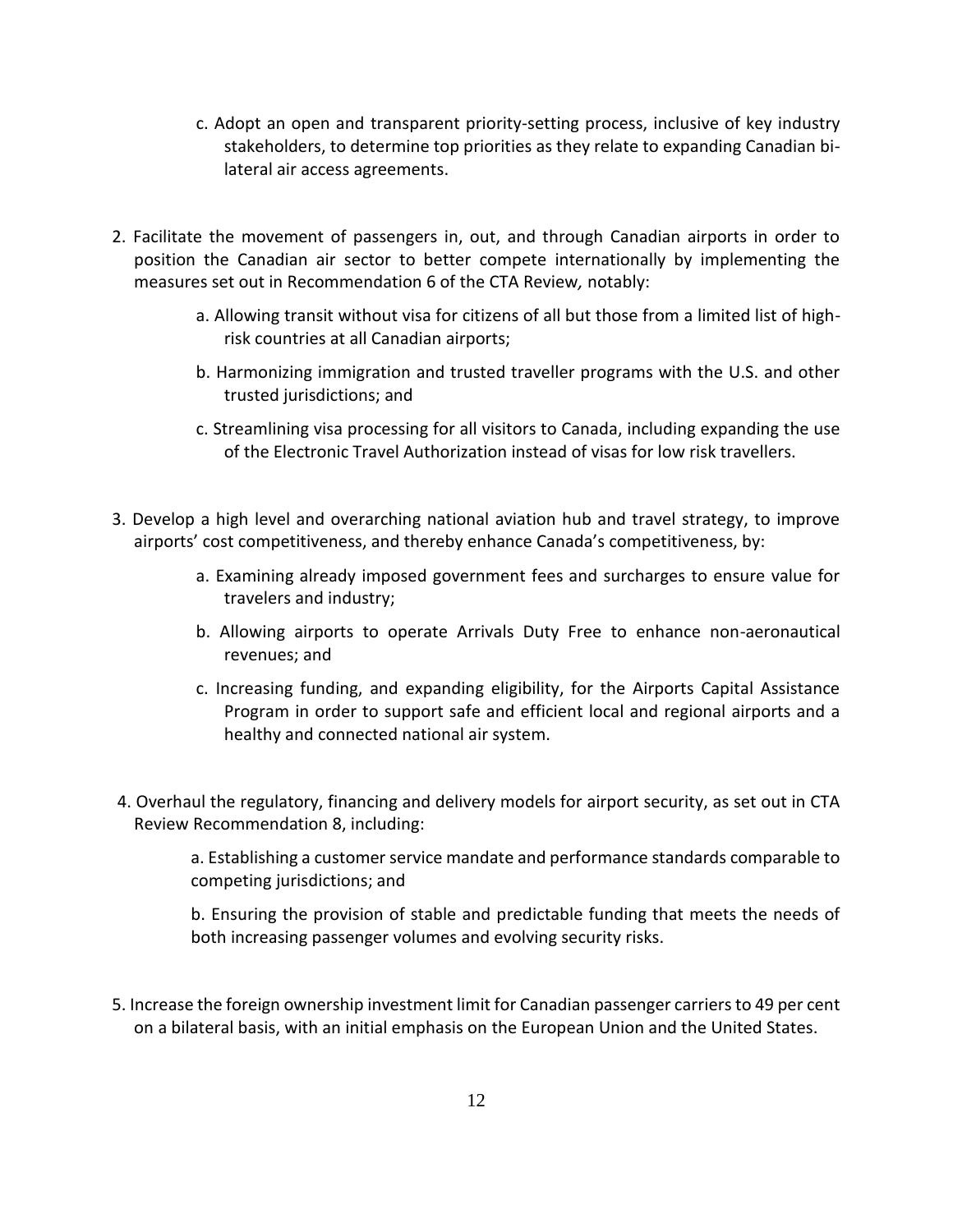## **SUBMITTED BY THE GREATER VANCOUVER BOARD OF TRADE**

**Co-sponsored by the Richmond Chamber of Commerce, the Whistler Chamber of Commerce, the Prince George Chamber of Commerce, the Calgary Chamber of Commerce, and the British Columbia Chamber of Commerce** 

**This is a 2013 resolution falling off the books.** 

**THE TRANSPORTATION AND INFRASTRUCTURE COMMITTEE SUPPORTS THIS RESOLUTION.**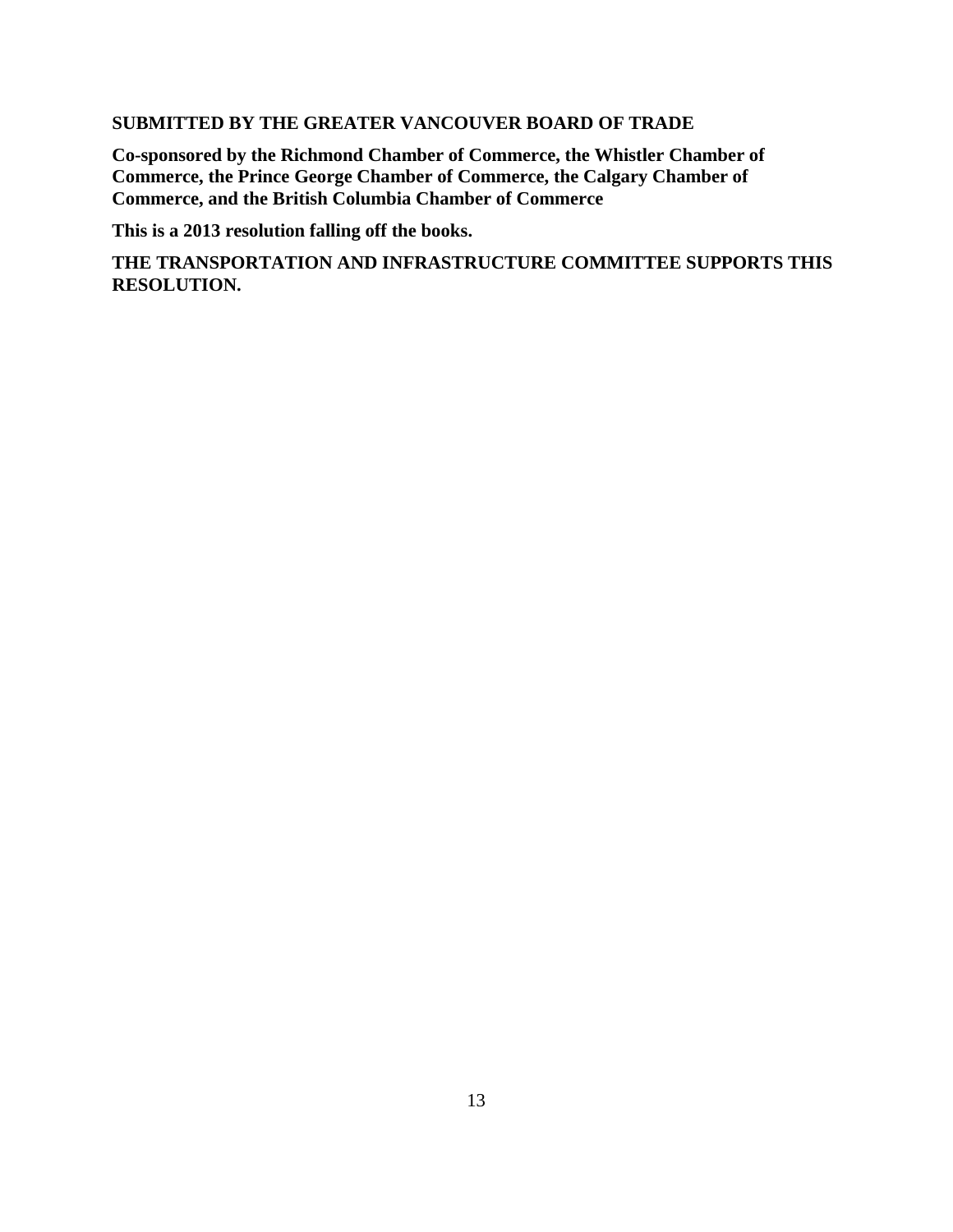# **Protecting Our Infrastructure (Asset Management)**

## **Issue**

 $\overline{a}$ 

Canadian businesses need the federal government to ensure funding continues in a sustainable consistent manner that accrues to communities for infrastructure improvements and upgrades.

# **Background**

According to a 2016 survey completed by the Canadian Federation of Municipalities (FCM), municipal governments own nearly 60 percent of Canada's core public infrastructure.16 The value of these core municipal infrastructure assets is estimated at \$1.1 trillion.17

*Net Stock of Core Public Infrastructure by Level of Government, (2013)18*

# Figure 1: Net Stock of Core Public Infrastructure by Level of Government, 2013

Notes: Net stock calculated using a depreciation model. 2013 data based on forecast. **Source:** Updating Infrastructure in Canada: An Examination of Needs and Investments. Report of the Standing Committee on Transport, Infrastructure and Communities, June 2015.



<sup>16</sup> Federation of Canadian Municipalities (2016) Informing the Future: Canadian Infrastructure Report Card, page 5.

<sup>17</sup> Federation of Canadian Municipalities (2016) Informing the Future: Key Messages, page 2. 18 *Figure 1* - Federation of Canadian Municipalities (2015) Policy Statement Municipal Infrastructure and Transportation Policy, page 6.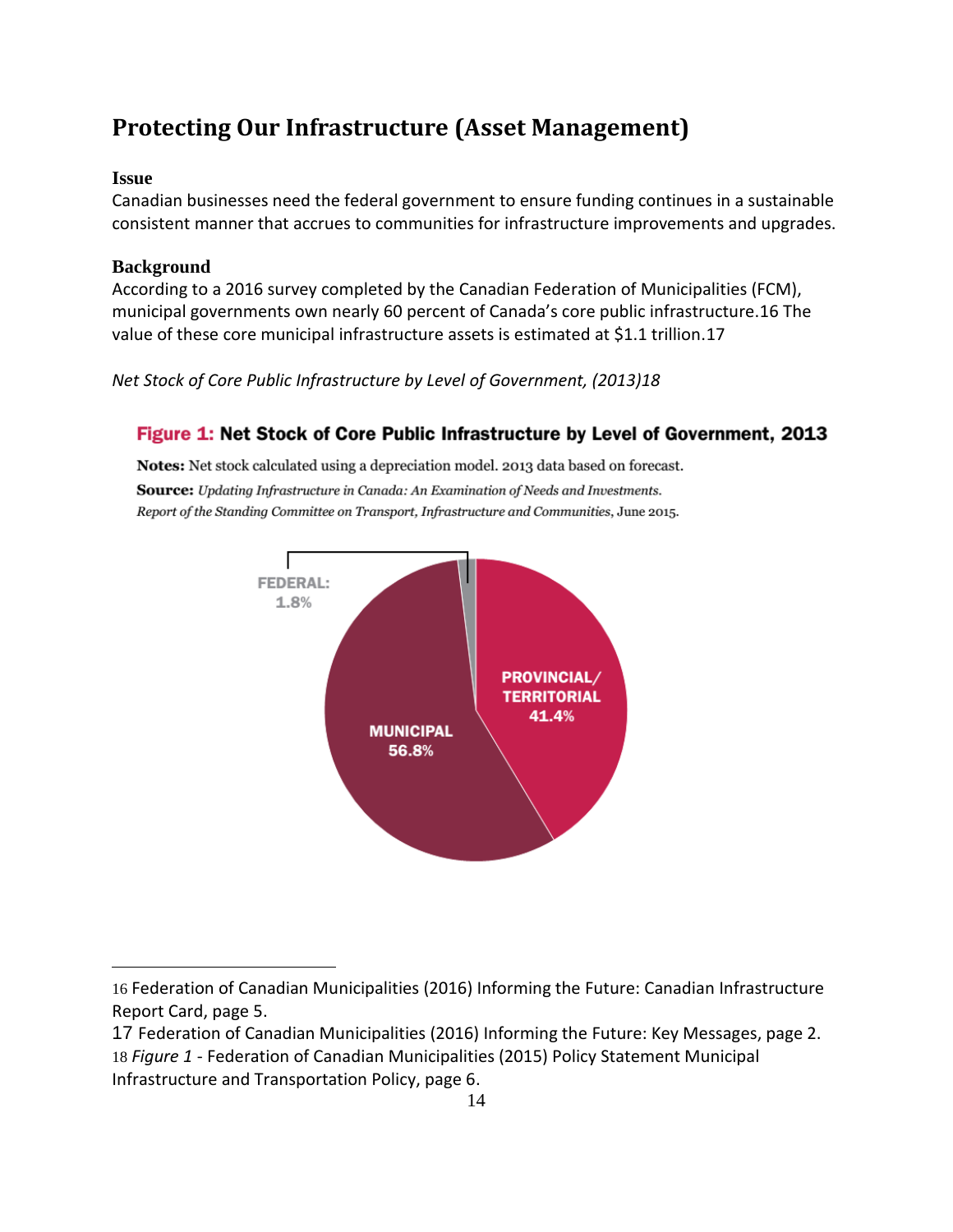Municipally owned infrastructure assets include but are not limited to19:

- water systems,
- roads and bridges,
- buildings,

 $\overline{a}$ 

- sport and recreation facilities, and
- public transit.

FCM estimates that the backlog of upgrade and expenditure of the existing municipally owned infrastructure in Canada to exceed \$123 billon.20

In 2007, the Government of Canada launched the Building Canada Plan (BCP) which included a \$33 billion investment plan for federal, provincial/territorial and municipal infrastructure before 2014.21

Spending was accelerated under the Government of Canada's stimulus program in 2009 and 2010. In the 2011 budget, the federal government announced a process to develop a new longterm infrastructure plan to replace the BCP, which resulted in the New Building Canada Plan (NBCP), a 10 year plan for federal investments in building and maintaining Canada.22

The NBCP was a federal government commitment to invest over \$53 billion in infrastructure across the country over the next 10 years (2014-2024).23 Two key components of the NBCP included24:

- 1. the New Building Canada Fund (NBCF) a \$14 billion dollar fund to support projects of national, regional and local significance that promote economic growth, job creation and productivity and;
- 2. the Federal Gas Tax Fund (GTF) to date \$13 billion funding for local infrastructure projects, with close to \$22 billion anticipated to flow over the next 10 years.

<sup>19</sup> Federation of Canadian Municipalities (2016) Informing the Future: Canadian Infrastructure Report Card, page 5.

<sup>20</sup> Federation of Canadian Municipalities (2015) Policy Statement Municipal Infrastructure and Transportation Policy, page 2.

<sup>21</sup> Federation of Canadian Municipalities (2015) Policy Statement Municipal Infrastructure and Transportation Policy, page 1.

<sup>22</sup> Federation of Canadian Municipalities (2015) Policy Statement Municipal Infrastructure and Transportation Policy, page 1.

<sup>23</sup> www.infrastructure.gc.ca/regions/bc/bc-nbcp-npcc-eng.html

<sup>24</sup> www.infrastructure.gc.ca/regions/bc/bc-nbcp-npcc-eng.html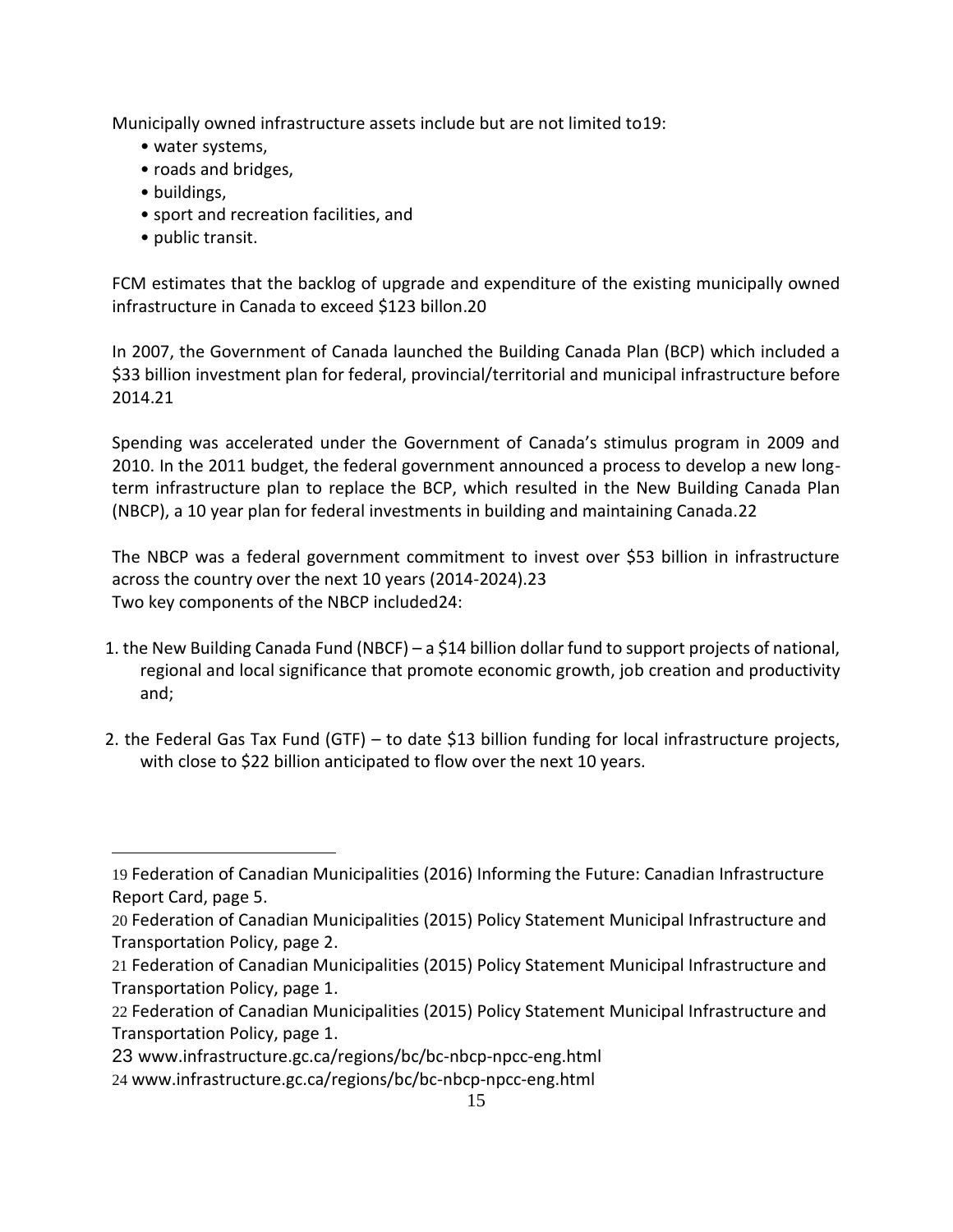The permanent and indexed federal GTF was a step toward that goal, laying the groundwork for a national plan to eliminate the municipal infrastructure deficit.25

The federal government's Economic Action Plan 2013, renewed the federal GTF, indexing it at two percent per year, to be applied in \$100 million dollar increments, which means that it will grow by \$1.8 billion over the next decade.26

For the provinces the NBCP contribute is significant. For example, for British Columbia, the NBCP represents almost \$3.9 billion in dedicated federal funding, including almost \$1.1 billion under the NBCF and an estimated \$2.76 billion under the GTF.27

In the 2016 Federal Budget, the new federal government updated the NBCP numbers, increasing their commitment to asset management by an additional \$50 million. There will now be an additional \$60 billion over 10 years, split evenly between public transit, green infrastructure, and social infrastructure. This is in addition to the \$65 billion promised by the previous government for traditional infrastructure such as roads, bridges, and transportation.

Federal funding is provided up front, twice-a-year, to provinces and territories, who in turn flow this funding to their municipalities to support local infrastructure priorities. Municipalities can pool, bank and borrow against this funding which provides financial flexibility.28

With aging infrastructure and limited resources, communities face huge challenges in financing the necessary repair, replacement and upgrade of public infrastructure. Communities, industry and businesses rely on utilities, transportation and power system to sustain business. Business interruptions due to broken water mains, poor roads, inadequate transit and other disruption causes economic loss to businesses and limits our ability to attract new businesses to communities.

Communities also face financial challenges from increasing standards and regulations without adequate financial mechanisms to pay for them. The primary resources at the municipal level are property tax.

Canadian businesses pay a much higher tax rate than residential taxpayers. Significant increases in property taxes are not affordable either for Canadian businesses or for residents. Senior levels of government need to be more involved in renewing the basic fabric of communities. Today communities receive only eight cents on every tax dollar collected by all levels of government, significantly down from 24 cents a decade ago.

<sup>25</sup> Federation of Canadian Municipalities (2015) Policy Statement Municipal Infrastructure and Transportation Policy, page 1.

<sup>26</sup> www.infrastructure.gc.ca/regions/bc/bc-nbcp-npcc-eng.html

<sup>27</sup> www.infrastructure.gc.ca/regions/bc/bc-nbcp-npcc-eng.html

<sup>28</sup> www.infrastructure.gc.ca/regions/bc/bc-nbcp-npcc-eng.html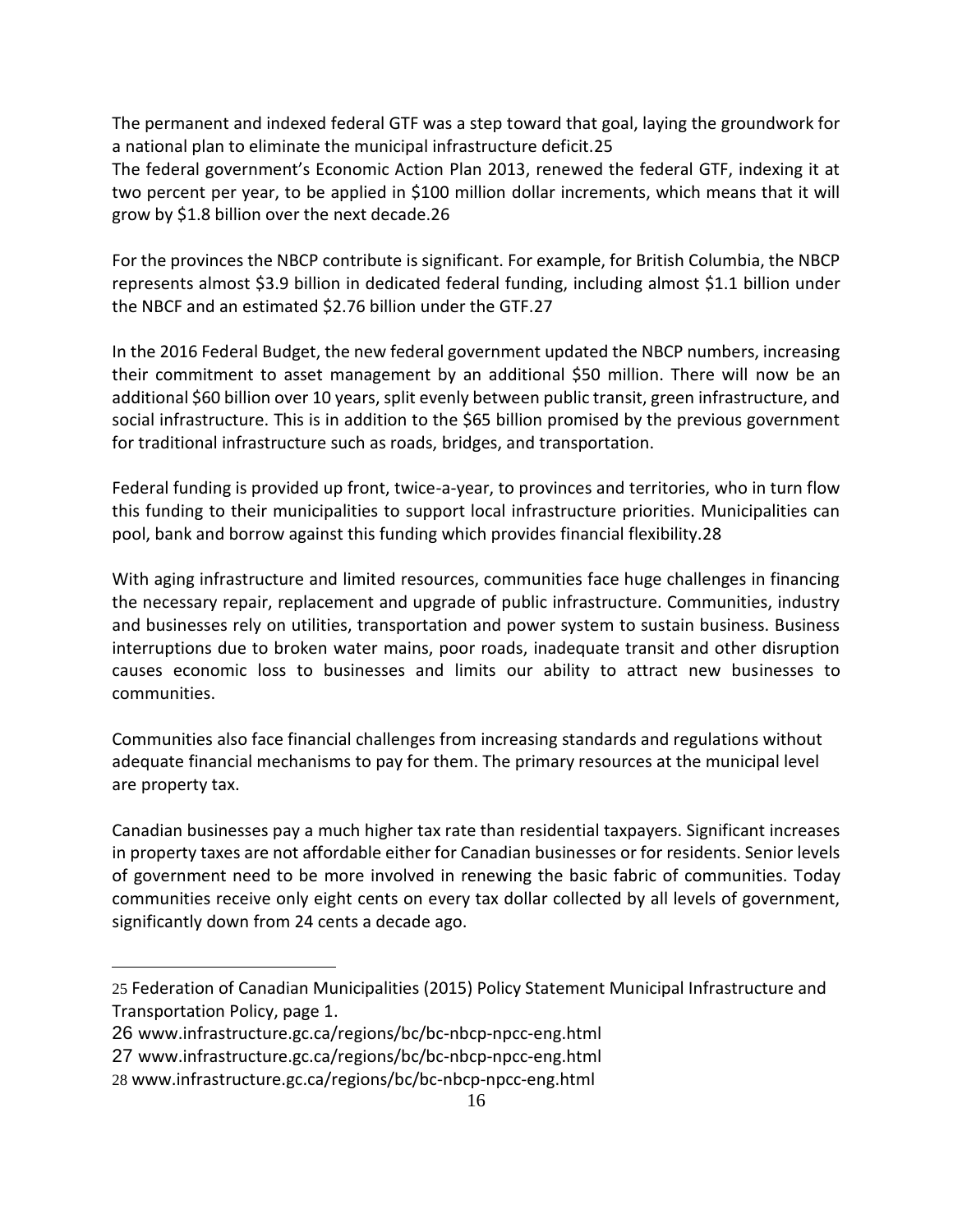Our built environment or infrastructure is critical to the economic capacity and livability of communities and the viability of Canadian businesses within them. Many communities are struggling with competing financial pressures and aging, failing infrastructure. Municipal budgeting processes currently fail to require accounting for future demands for infrastructure upgrades and replacement. Government support at all levels is required to renew public infrastructure as well as assist with paying for new and increased regulations and standards.29

While funding infrastructure remains a priority of the current federal government, the emphasis continues to be on new infrastructure when communities cannot reasonably cope with existing infrastructure. A core direction of current and new funding programs needs to be directed to upgrade and replacement of existing infrastructure especially in medium and smaller communities with very limited tax bases.

A new report by the Canadian Centre for Economic Analysis (CANCEA) shows that the economic importance of public infrastructure investment is vastly greater than previously found using traditional economic models. Using unique agent-based modelling, CANCEA found that public infrastructure investments generate an economic return on real GDP that is almost eight times as large as the impact predicted by traditional economic models.30

A recent report entitled 'Investing in Ontario's Public Infrastructure: A Prosperity at Risk Perspective' uses Ontario big data/big analytics approach to assess infrastructure impacts. The CANCEA team examined the long-term economic impact of Ontario's 10-year, \$130 billion infrastructure plan using its unique research platform called Prosperity at Risk. The research found that for every \$1 billion invested in infrastructure as part of the Ontario \$130 billion 10 year plan, \$1.7 billion in provincial tax revenue will be generated relative to not making the infrastructure investment.31

The power industry estimates their backlog is in excess of \$300 billion for the renewal of the power grid plus unknown generation renewal costs.32 There is also demand by school boards, health care facilities and universities and colleges for public funds for upgrades and replacement along with billions of dollars of assets owed directly by provincial, territorial and federal governments. However, for every dollar municipalities invest in local infrastructure, federal, provincial and territorial governments receive a combined 35 cents, mainly through new income

<sup>29</sup> Federation of Canadian Municipalities (2016) Informing the Future: Canadian Infrastructure Report Card, page 6.

<sup>30</sup> www.cancea.ca.

<sup>31</sup> www.cancea.ca.

<sup>32</sup> Federation of Canadian Municipalities (2016) Informing the Future: Canadian Infrastructure Report Card.